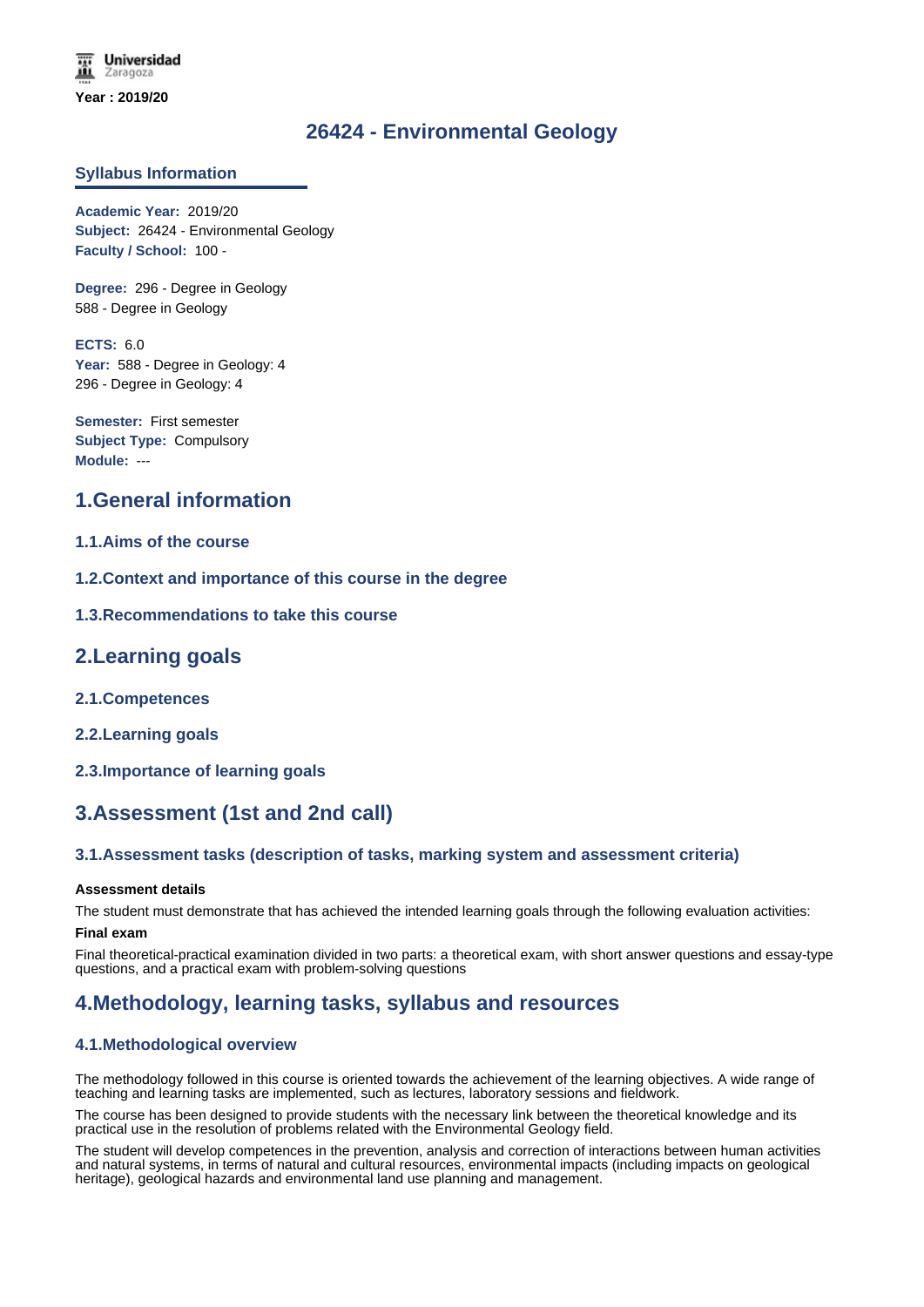## **4.2.Learning tasks**

This course is organized as follows:

- **Lectures** (3.0 ECTS: 30 hours). To develop the concepts and theoretical basis of the course. The course consists of three parts: Part I (Introduction), Part II (Resources: effects of human activities and its evaluation) and Part III (Environmental land-use planning and management).
- **Laboratory sessions** (2.2 ECTS: 22 hours). Two-hour laboratory sessions per week. Apply various laboratory and fieldwork techniques for the environmental land use planning and management and for evaluating impacts of human activities.
- **Fieldwork** (0.8 ECTS). Two field trips in which the student can visit and analyses different situations where interactions between human activities and geological systems can cause impacts and geological hazards. It is also able to train in assessment of environmental land use planning and management and valuation of human activities impacts.

## **4.3.Syllabus**

The learning activities proposed in the syllabus are structured in four parts following this sequencing of lecture & lab topics and fieldwork. This course will address the following topics:

### **Section I. Introduction**

Lectures

Topic 0. Introduction to Environmental Geology: concept and work lines.

### **Section II. Resources: effects of human activities and its evaluation**

Lectures

- Topic 1. The heritage as a resource. Conservation of natural and cultural heritage sites. Management and uses. Geodiversity and paleontological sites: typology, valuation and heritage evaluation. Guidelines for heritage impacts assessment.
- Topic 2. Fauna and flora. Use of paleontological databases and techniques in environmental analysis. Applications in biodiversity analysis and conservation policies. Analysis of recent ecosystem evolution. Biodiversity response to climate changes.
- Topic 3. Water resources: development and exploitation. Pollution. Types of pollutants and toxicity. Point source  $\bullet$ pollution and non-point source pollution. Dispersion of pollutants in waters.
- Topic 4. Soil resources: human activities and soil degradation. Desertification, salinization. Soil pollution. Some basic concepts: vulnerability, buffer capacity, critical load, bioavailability. Main pollutants. Mitigation.
- Topic 5. Energy Resources: potential utilization risks. Fossil fuels, nuclear power, wind energy, hydraulic energy, tidal or wavy energy, geothermal energy, biomass.
- Topic 6. Mineral resources: environmental impact of the mining activity on the hydrosphere, atmosphere and soils. AMD prediction. Prevention and Treatment.

### Practice sessions

- Topic 1. Heritage impacts assessment.
- Topic 2. Use of paleontological techniques in environmental analysis.
- Topic 3. Water balance calculations: the Aral Sea case. .
- Topic 4. Assessing of water quality for irrigation.
- Topic 5. Acid drainage prediction in mine sites.
- Topic 6. Identification of secondary minerals formed in AMD settings by means of X-ray powder-diffraction.

### **Section III. Environmental land-use planning and management**

### Lectures

- Topic 7. Definition and objectives of environmental land use planning: the role of Geology.
- Topic 8. Guidelines for spatial planning and land management at regional level.
- Topic 9. Stages in an environmental land use planning process.
- Topic 10. Environmental maps: synthetic and analytic mapping techniques.
- Topic 11. Geoenvironmental homogeneous land units: definition and mapping.
- Topic 12. Natural and geological hazards as limiting factors in the land use planning: classification and mapping.
- Topic 13. Environmental quality (vegetation cover, fauna, geological heritage and landscape) for spatial preservation: techniques and mapping.
- Topic 14. Oriented land use planning: capacity of morphodynamic homogeneous land units.

### Practice sessions